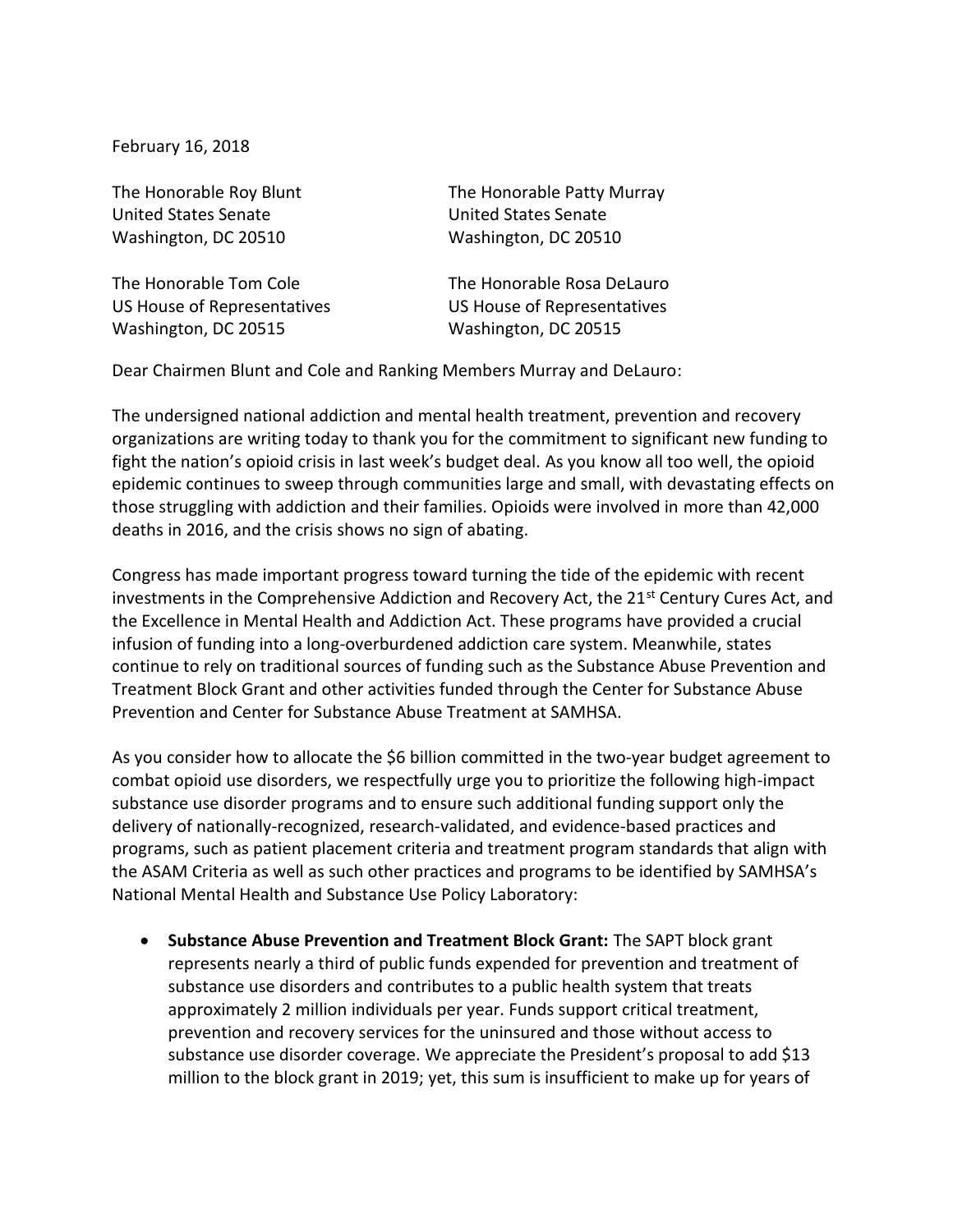stagnant funding in the face of a growing addiction crisis. We urge Congress to provide an increase to the SAPT block grant during the remainder of FY 2018 and in FY 2019.

- Opioid State Targeted Response Grants: Enacted in the 21<sup>st</sup> Century Cures Act, these grants aim to address the opioid crisis by increasing access to treatment (particularly medication-assisted treatment), reducing unmet treatment need, and reducing opioid overdose-related deaths through the provision of prevention, treatment and recovery activities for opioid use disorder. If Congress takes no action, these grants will end in 2018, stripping resources away from states when they are most needed for continued activities. We urge Congress to continue funding for the STR grants in FY 2019.
- **Excellence in Mental Health and Addiction Treatment Act:** This 8-state, 2-year demonstration program established federal criteria for Certified Community Behavioral Health Clinics (CCBHCs), which provide comprehensive outpatient addiction and mental health services with an emphasis on the provision of 24-hour crisis care, medicationassisted treatment (MAT) and other evidence-based practices, and care coordination. CCBHCs began operations in mid-2017, and early results show they have increased hiring of addiction-specialty staff, increased patient caseloads, launched or expanded MAT programs, trained community partners in naloxone administration, and integrated substance use care with mental health services. Unfortunately, 11 states that applied to participate in these system transformations could not be selected under the 8-state limit; meanwhile, current participants need additional years to carry them through the federal evaluation period. Bipartisan legislation (S. 1905/H.R. 3931) has been introduced to expand this important program. We urge Congress to provide funding for additional years and additional states.
- **Center for Substance Abuse Prevention and Center for Substance Abuse Treatment, SAMHSA:** These divisions of the Substance Abuse Prevention and Treatment Administration (SAMHSA) support regional and national programs to improve the adoption of evidence-based addiction care; bolster prevention activities; and ensure the availability of recovery supports. Like the SAPT block grant, these programs have seen level funding for years, despite the sharp growth in need for services across states. We urge Congress to provide increases to programs within the Center for Substance Abuse Treatment and the Center for Substance Abuse Prevention.

There has never been a more important time for Congress and our communities to join together to combat the opioid epidemic and increase Americans' access to care. We pledge to work by your side to continue the fight, and hope that you will adopt these recommendations as you consider how the newly-allocated funding will be spent. Thank you for your time and attention to these important issues.

## Sincerely,

American College of Emergency Physicians American College of Obstetricians and Gynecologists American College of Osteopathic Emergency Physicians American Foundation for Suicide Prevention/SPAN USA